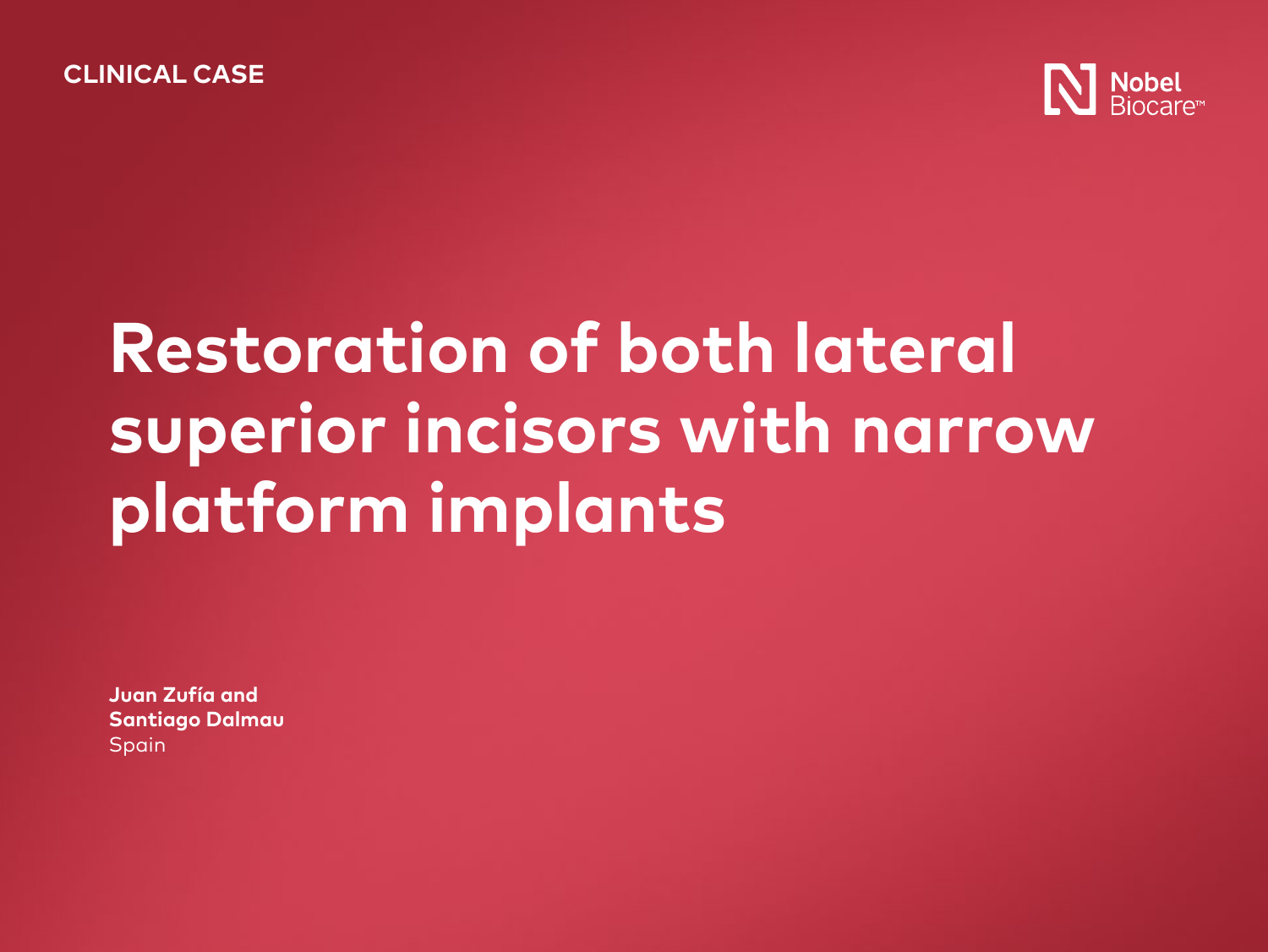



**Nobel**<br>Riocare

**Juan Zufia Santiago Dalmau**

**Patient** Female patient, 29 years old

**Surgical solution** NobelActive® RP 13 mm

### **Restorative solution**

Two NobelActive® ASC Abutments directly veneered (screw-retained crowns).

Patient presented with congenitally missing lateral incisors, underwent bone and connective tissue grafting and received two narrow platform implants, NobelActive® ASC Abutments, and directly veneered screw-retained crowns.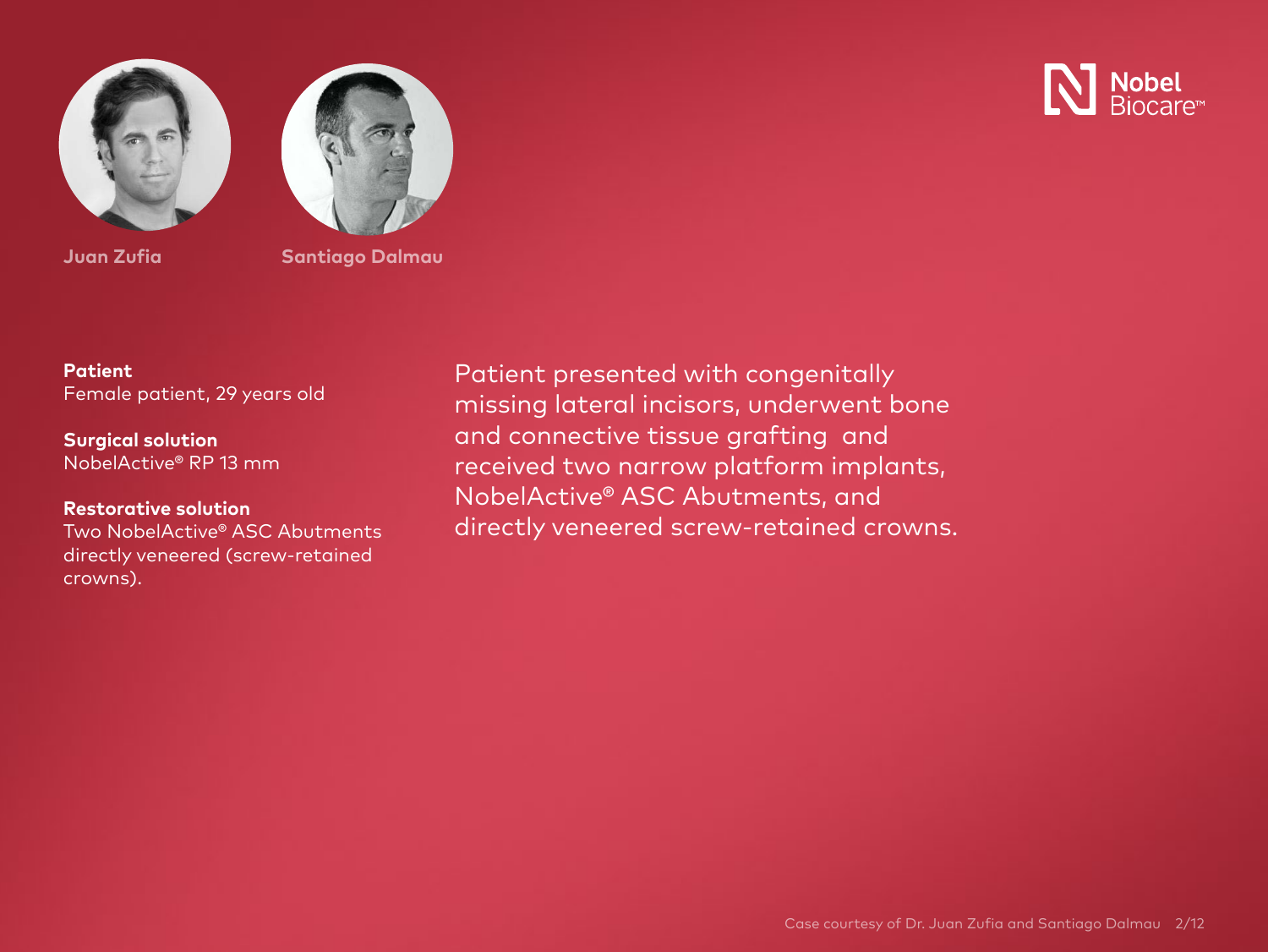**Surgical [procedure](#page-3-0)**  **[Restorative](#page-5-0) procedure** 

### **[Outcome](#page-8-0)**

<span id="page-2-0"></span>



Initial clinical situation shows congenitally missing lateral incisors, deterioration of porcelain bridges and insufficient bone quantity.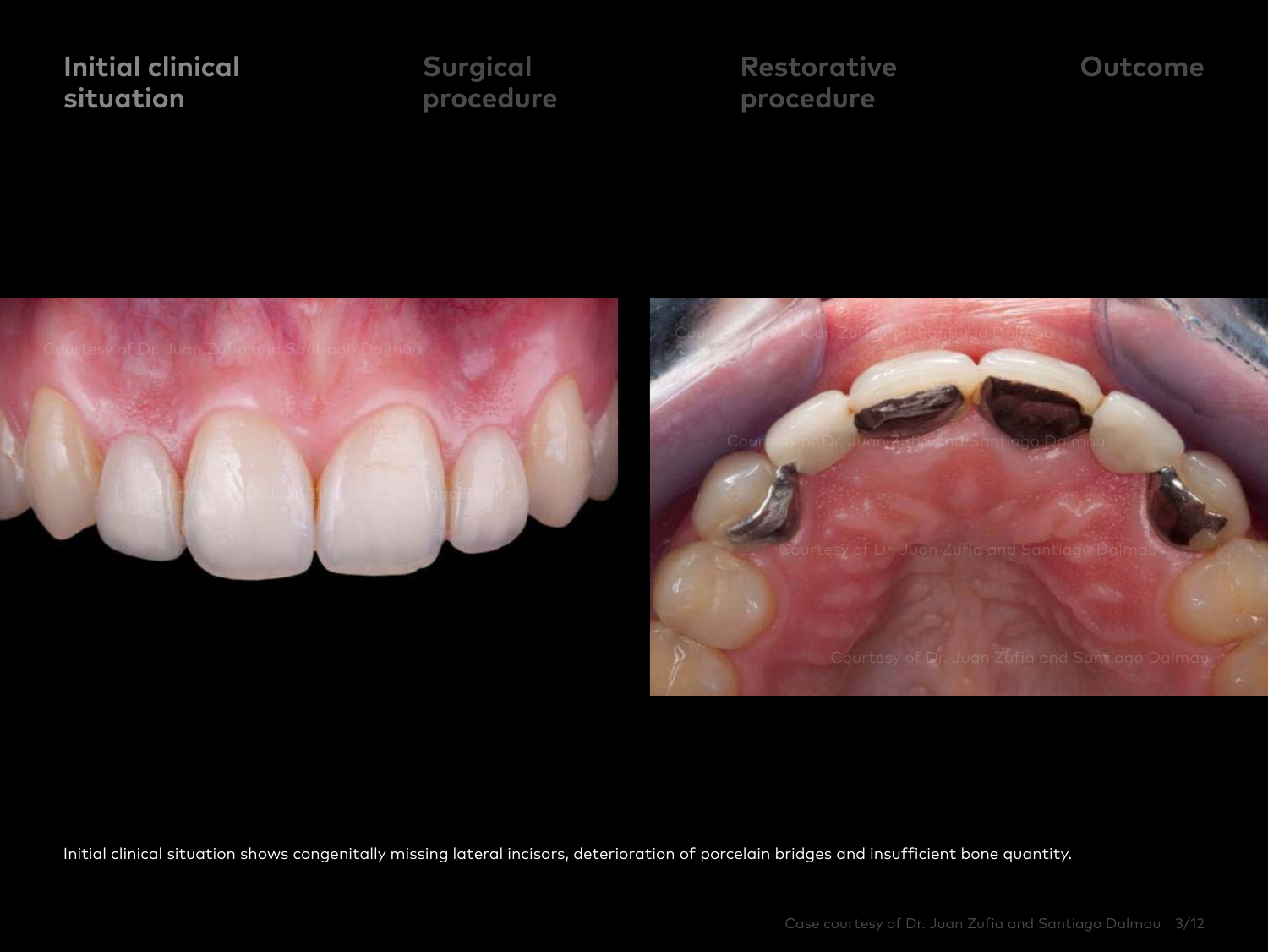### **Surgical procedure**

**[Restorative](#page-5-0) procedure** 

### **[Outcome](#page-8-0)**

<span id="page-3-0"></span>

Removal of the Maryland Bridge (left image). A connective tissue graft was performed to change the biotype from thin to thick. This was followed by three months of healing. Then a guided bone regeneration with two blocks from the mandible ramus was completed, followed by eight months of healing. Two NobelActive® NP implants were placed (right image).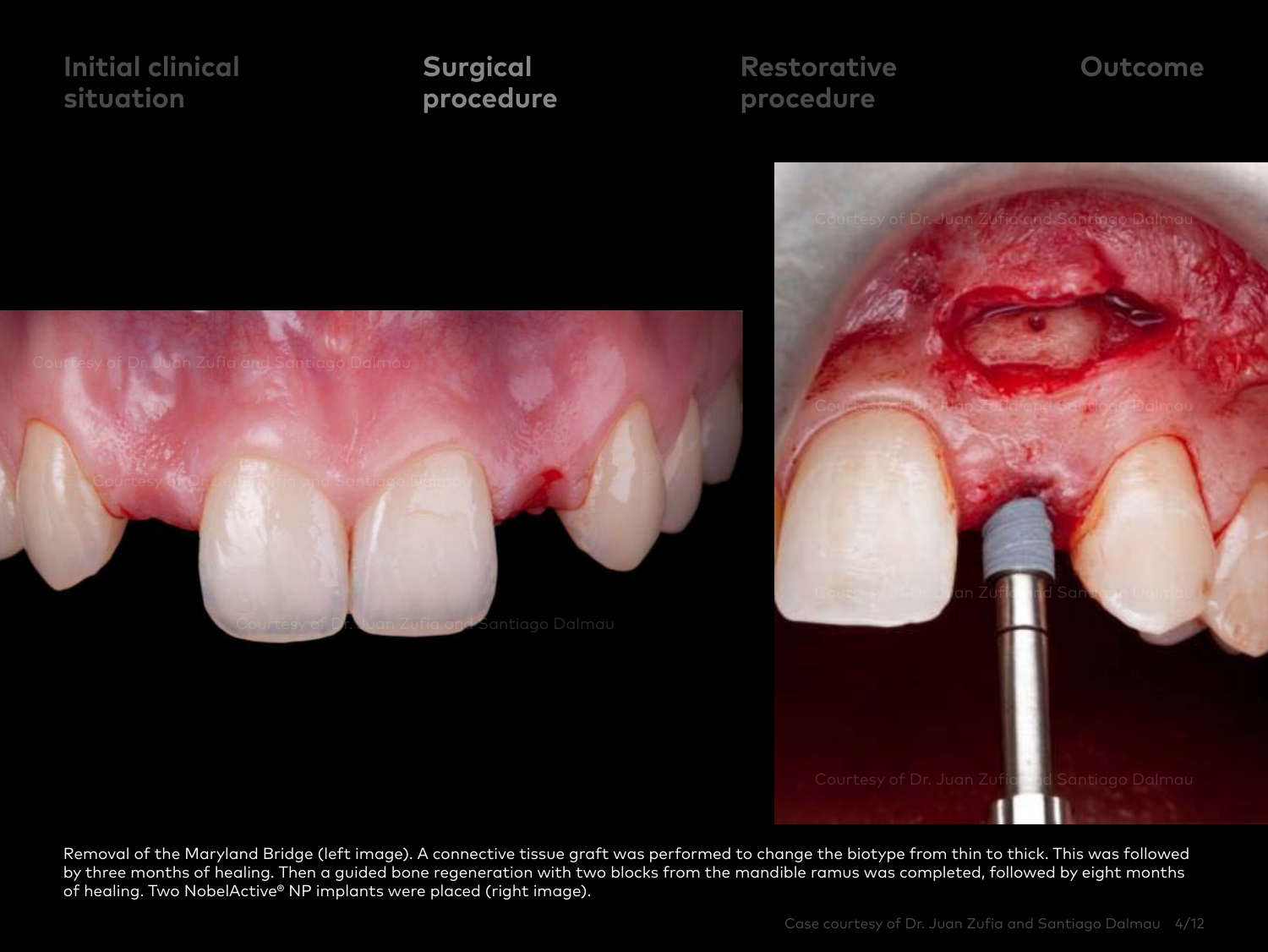**procedure** 

**[Restorative](#page-5-0) Surgical [Outcome](#page-8-0) procedure** 



A second connective tissue graft was performed to improve the height of the soft tissue.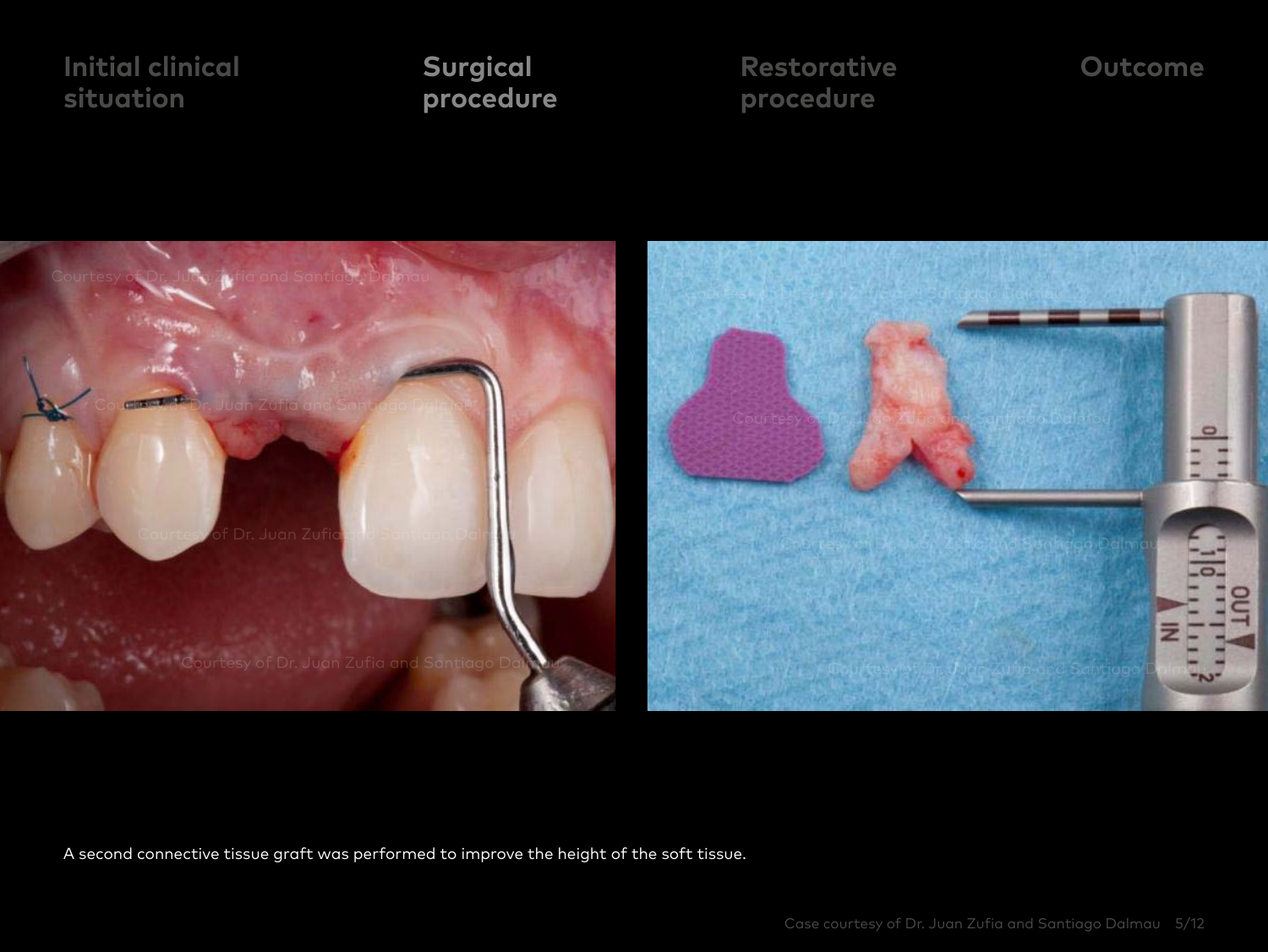**Surgical [procedure](#page-3-0)**  **Restorative procedure** 

### **[Outcome](#page-8-0)**

<span id="page-5-0"></span>

Fixed provisional restorations were placed to shape the emergence profile.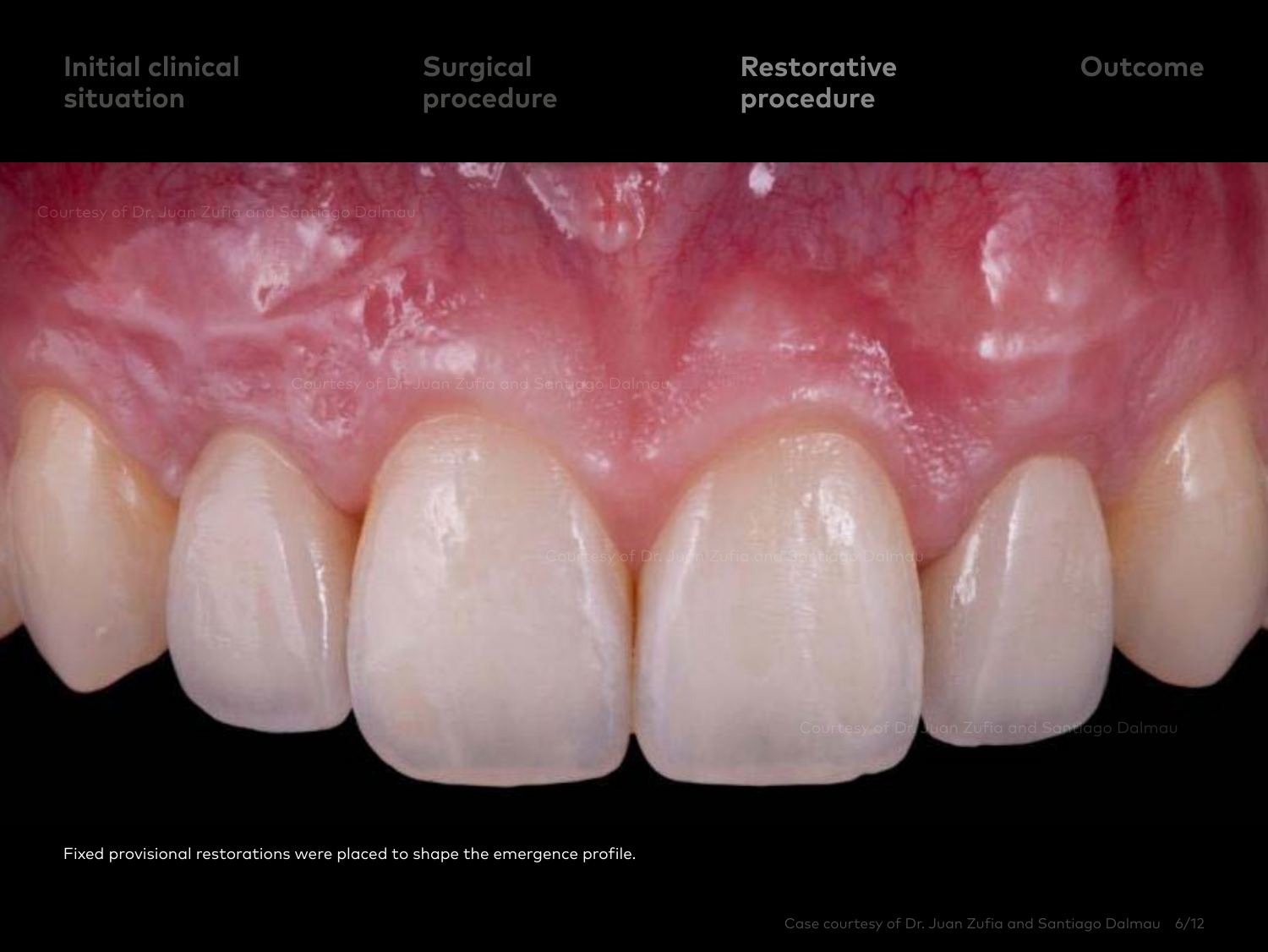

Abutments were designed from a diagnostic tooth set-up to create the ideal anatomical shape for optimal veneering.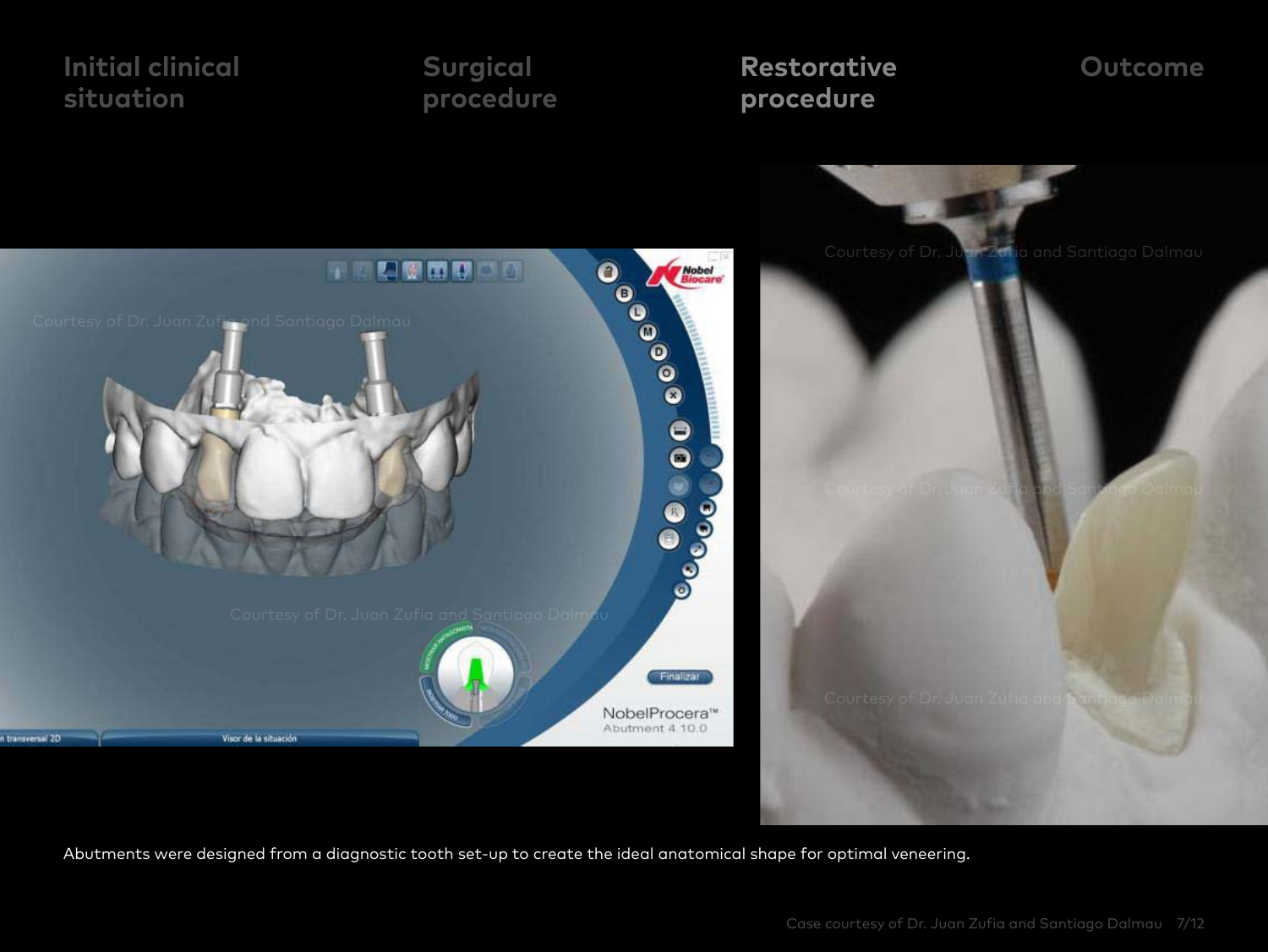**Surgical [procedure](#page-3-0)**  **Restorative [Outcome](#page-8-0) procedure** 





Try-in of the two NobelProcera® ASC Abutments. The new Omnigrip™ Screwdriver with pick-up function securely holds the screw.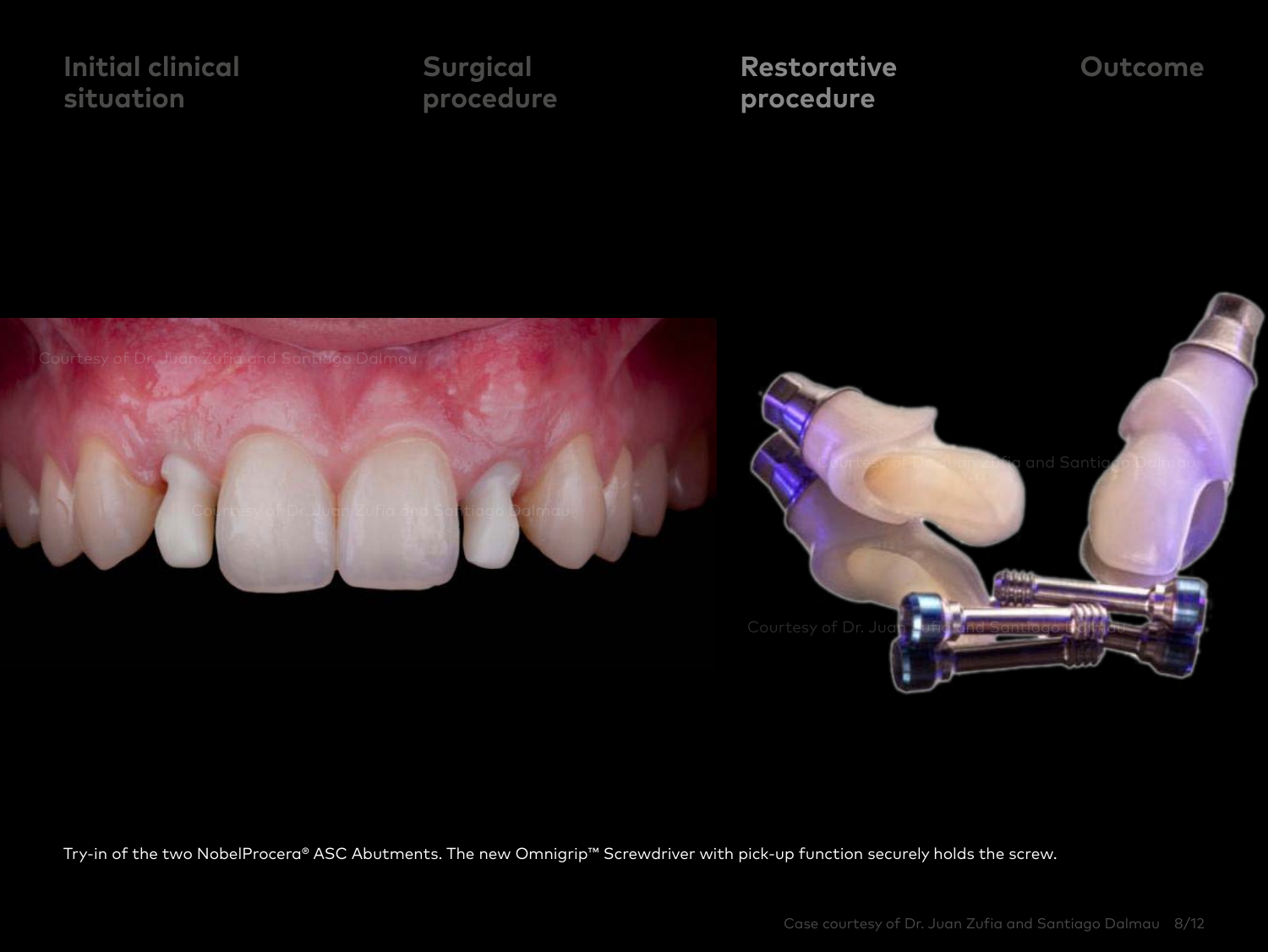**Surgical [procedure](#page-3-0)**  **[Restorative](#page-5-0) procedure** 

### **Outcome**

<span id="page-8-0"></span>

Facial and lateral view of the final outcome.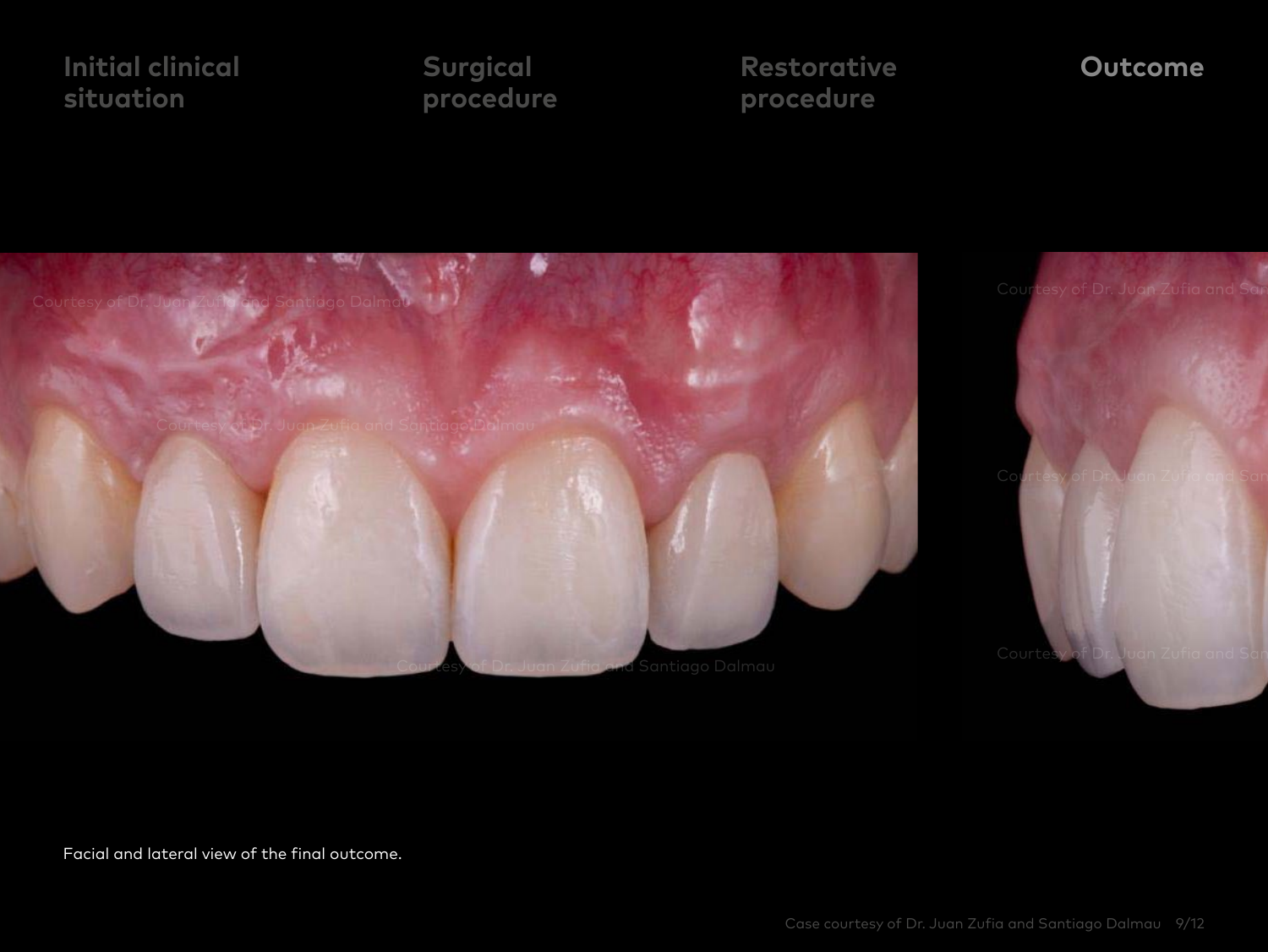**Surgical [procedure](#page-3-0)**  **[Restorative](#page-5-0) procedure** 

### **Outcome**



Occlusal view of the final restoration and patient smile.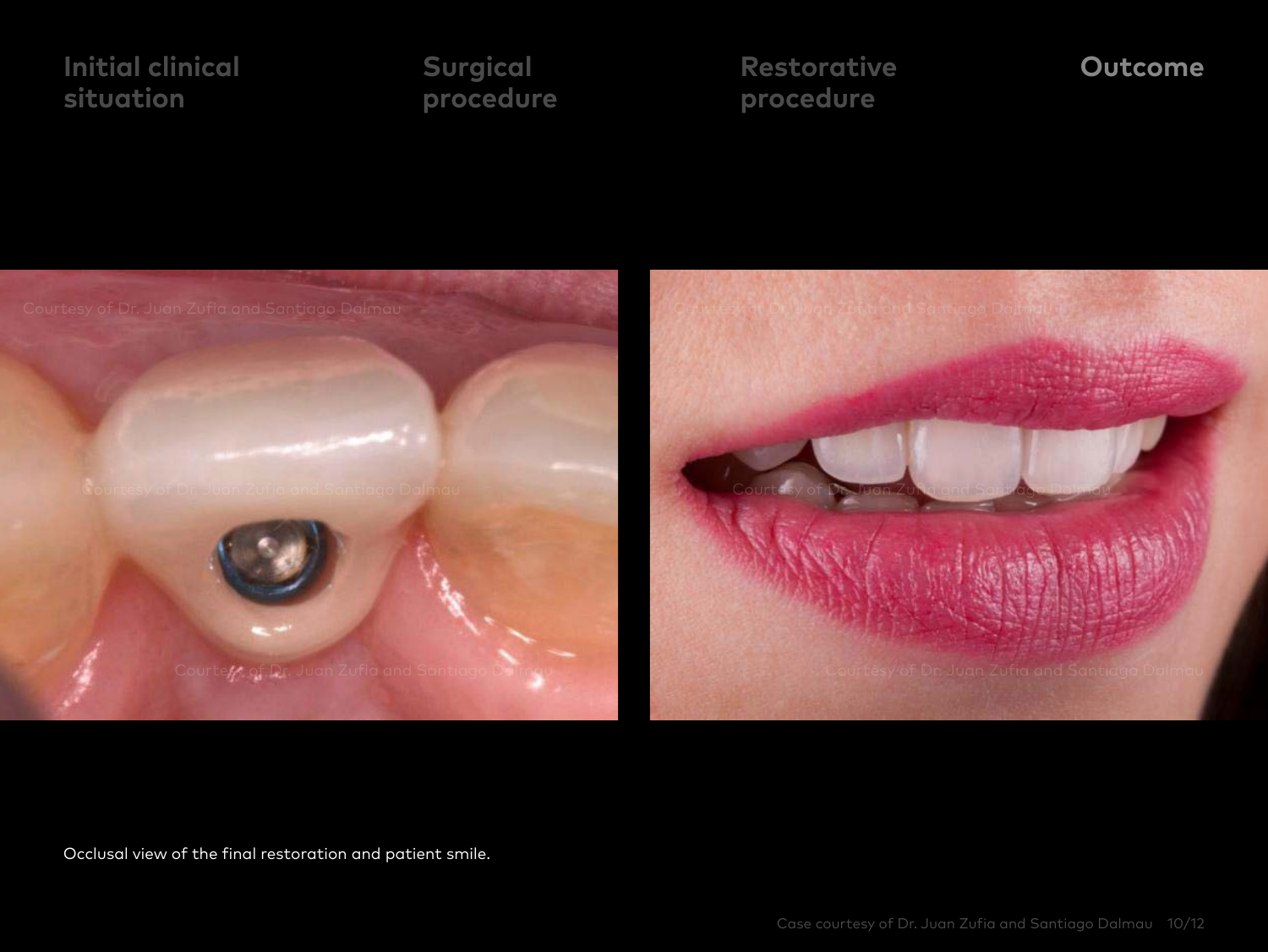### **Surgical [procedure](#page-3-0)**

## **[Restorative](#page-5-0) procedure**

### **Outcome**



On the day of ASC restoration placement, post-operative X-rays show the excellent fit of these screw-retained restorations.